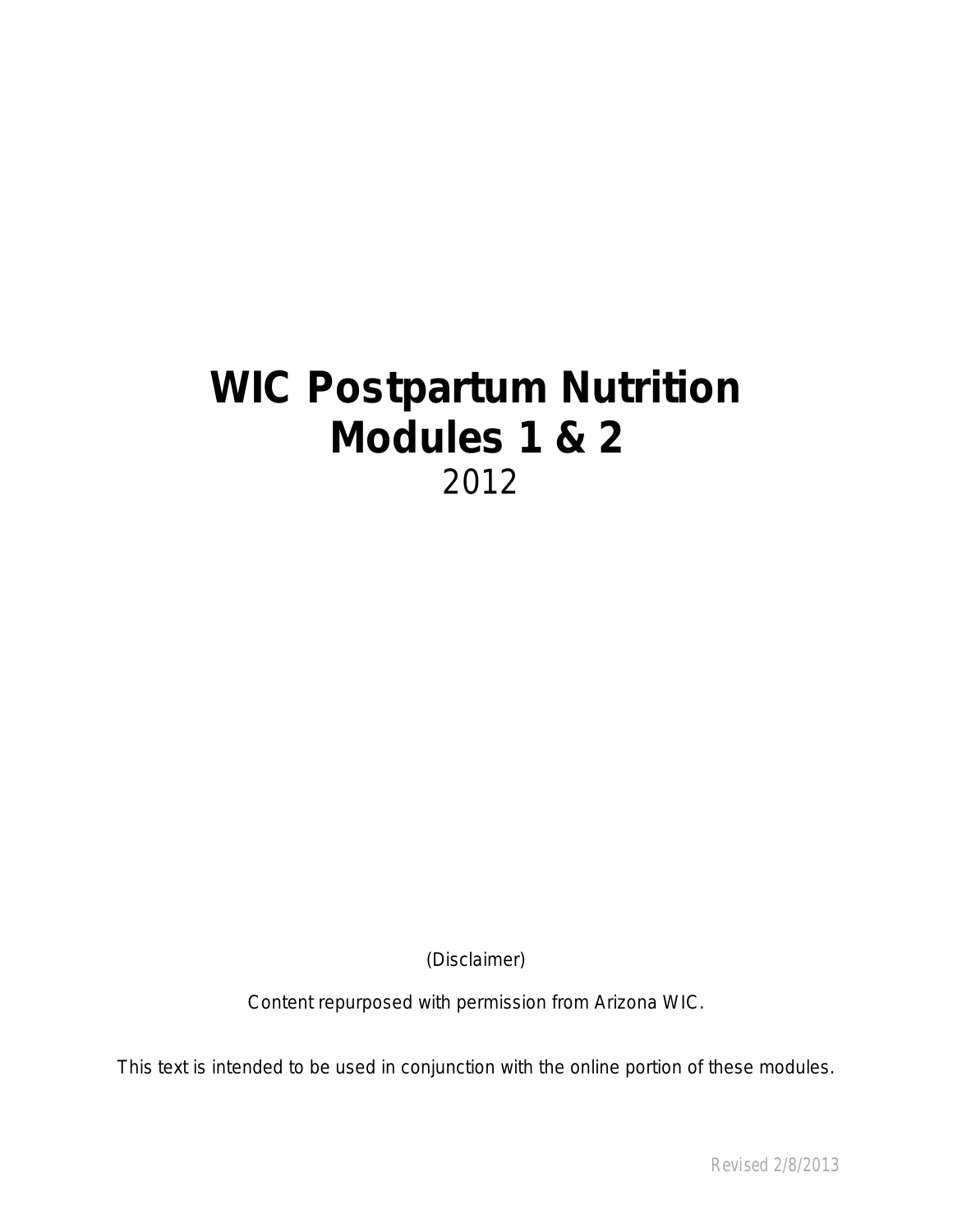# **TABLE OF CONTENTS**

# **Module 1**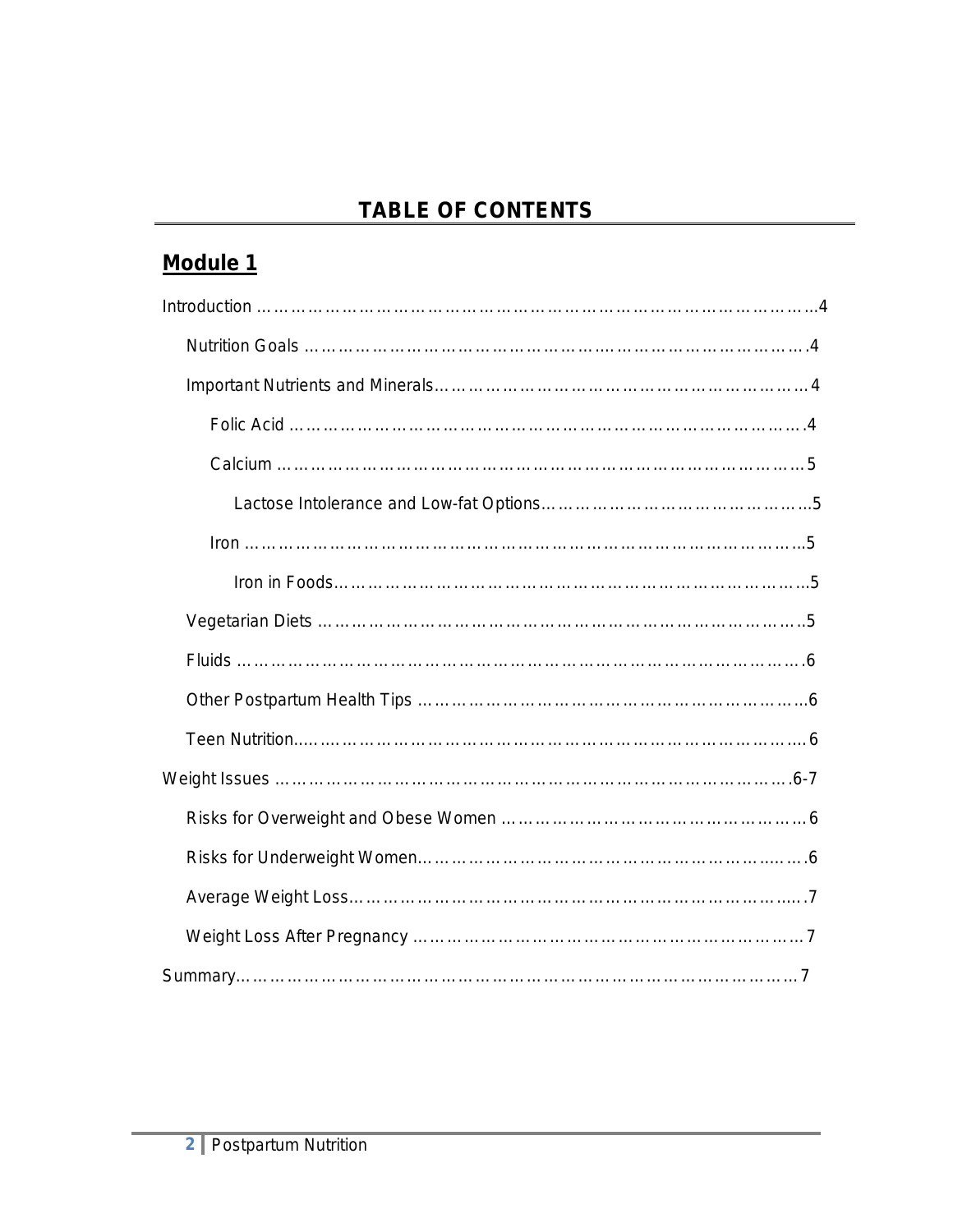# **Module 2**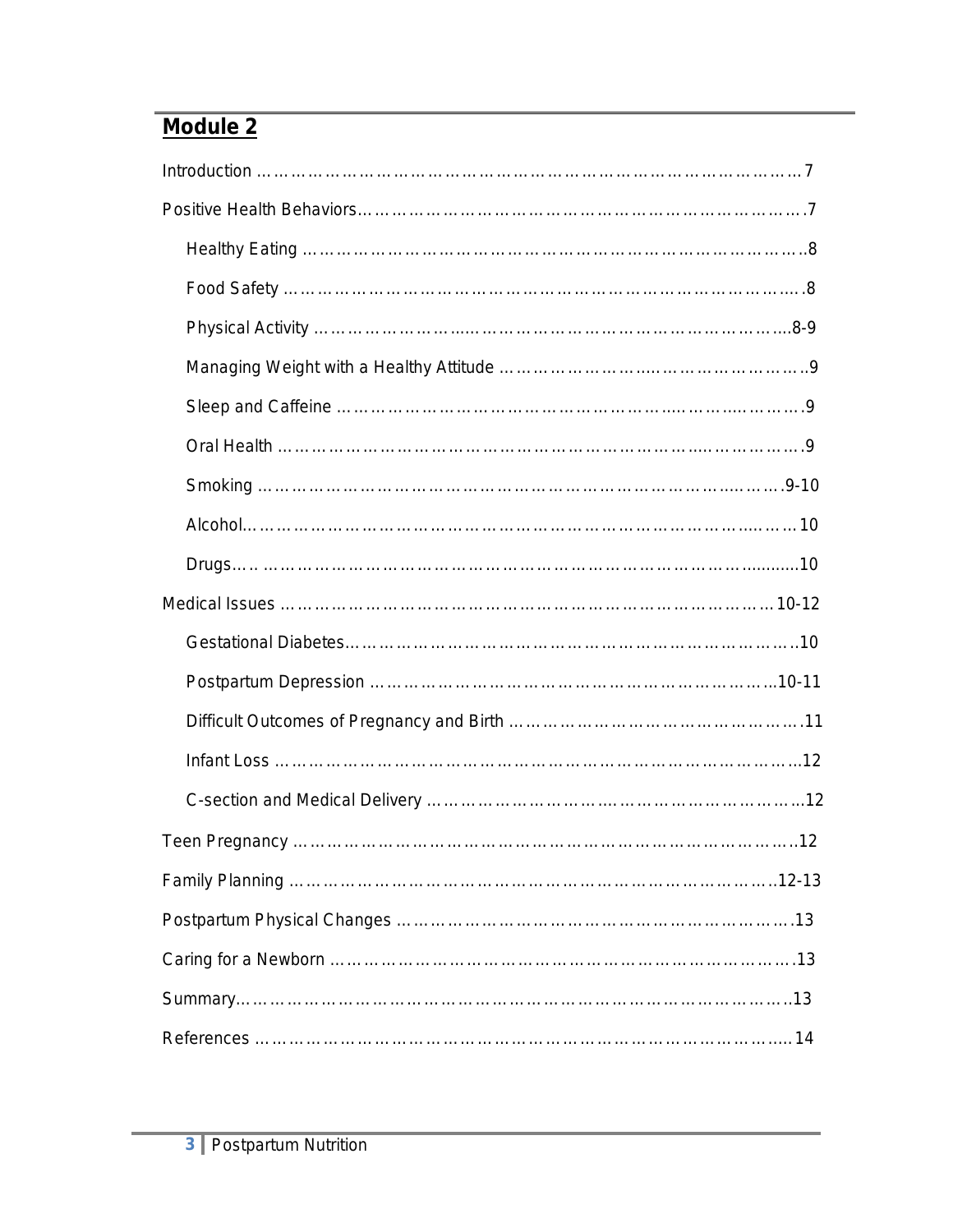## **Module 1**

### **Introduction**

Bringing a baby into the world can be both amazing and rewarding; however, delivery doesn't mark the end of a pregnancy or its challenges. Emotionally and socially a mother's life changes dramatically bringing on a full range of emotions. Because a woman's body goes through a number of changes beginning with pregnancy, labor and delivery and then returning to a non-pregnant state, maintaining good nutrition takes on a special importance. In this module we will discuss postpartum nutrition and weight in terms of nutrition goals, important nutrients, risks for overweight women, risks for underweight women and average weight loss.

### **Nutrition Goals**

First let's talk about a postpartum woman's needs - replenishing all those valuable nutrients depleted after nine months of pregnancy. Every mother's needs are different depending on:

- Diet while pregnant.
- Underlying conditions.
- Severe morning sickness or blood loss during delivery.
- Twin or triplet pregnancy.
- Use of cigarettes, drugs or alcohol.

A well balanced diet will help replenish all the nutrient stores used during pregnancy.

### **Important Nutrients and Minerals**

 Most postpartum women don't have to make major changes to their diets as long as they were eating healthy during pregnancy. However, two groups do need additional nutrients in their diets; women who are breast feeding and teens because they're still growing.

Adequate nutrient stores can prepare women for future pregnancies.

### **Folic Acid**

The body needs folic acid or folate to make new cells and to build protein for growth.

- Taking folic acid prevents up to 70% of neutral-tube defects.
- Foods containing folic acid include: legumes, leafy greens, orange juice, asparagus, fortified cereals and breads.
- The body absorbs half of the folate that occurs naturally in foods. Bioavailability of folic acid from fortified foods and supplements is higher.
- Recommended dosage of 400 ug per day, 500 ug if breastfeeding, additional if the mother has a history of baby with neural-tube defects.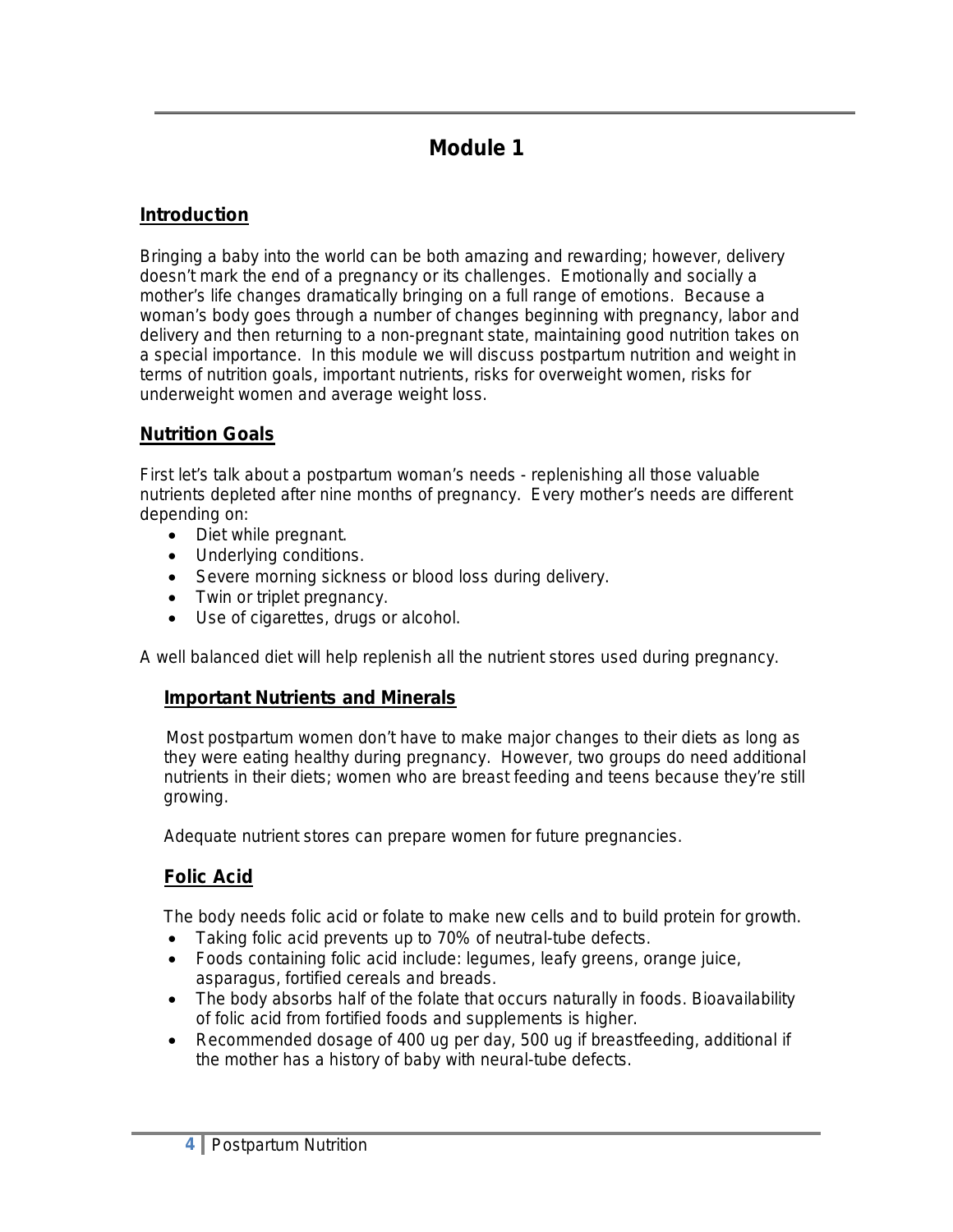### **Calcium**

Another important nutrient is calcium. It's important to postpartum women because:

- It helps keep bones and teeth strong.
- Low intake over time may lead to thin brittle bones (osteoporosis).

**Tips** 

- Get plenty of calcium during teen years while still growing.
- To reduce bone loss during adult years 1300 mg per day.
- 19 and older 1000 mg per day (three 8 ounce servings of milk or milk products per day).
- Sources dairy products, canned fish with bones, certain nuts and seeds, leafy greens; and calcium fortified breads, juices, or soy products.

#### Lactose Intolerance and low-fat options

- For lactose intolerance substitute cheeses, yogurt, or small amounts of milk or milk with cereal.
- Keep calcium while reducing calories from fat by choosing low-fat and fat-free dairy products. Ex: consume 1% milk in place of 2%.

### **Iron**

Iron is an important mineral because it carries oxygen through the blood.

- Iron needs are increased in postpartum women.
- Women need to eat plenty of iron rich foods to meet the daily requirements.
- Low levels of iron may lead to anemia over time.

#### Iron in foods

Sources of iron:

- Animal products beef, chicken, pork or fish.
- Plant foods dried beans, tofu, and fortified cereals.
- Cooking in cast-iron pans.
- More iron absorbed vitamin C foods eaten with iron sources.
- Less iron absorbed coffee or tea consumed with a meal.

### **Vegetarian Diets**

Vegetarian diets can be perfectly healthy for postpartum women provided they eat foods containing adequate nutrients and minerals.

- Postpartum women need protein, calcium, and vitamin B12.
- Protein sources include nuts, dry beans, soy products, eggs, and milk.
- Calcium sources include fortified soy milk, firm tofu, fish with edible bones, fortified breads and juices.
- Vitamin B12 sources include eggs, milk, fortified breakfast cereal, soy products, and vegetarian burgers.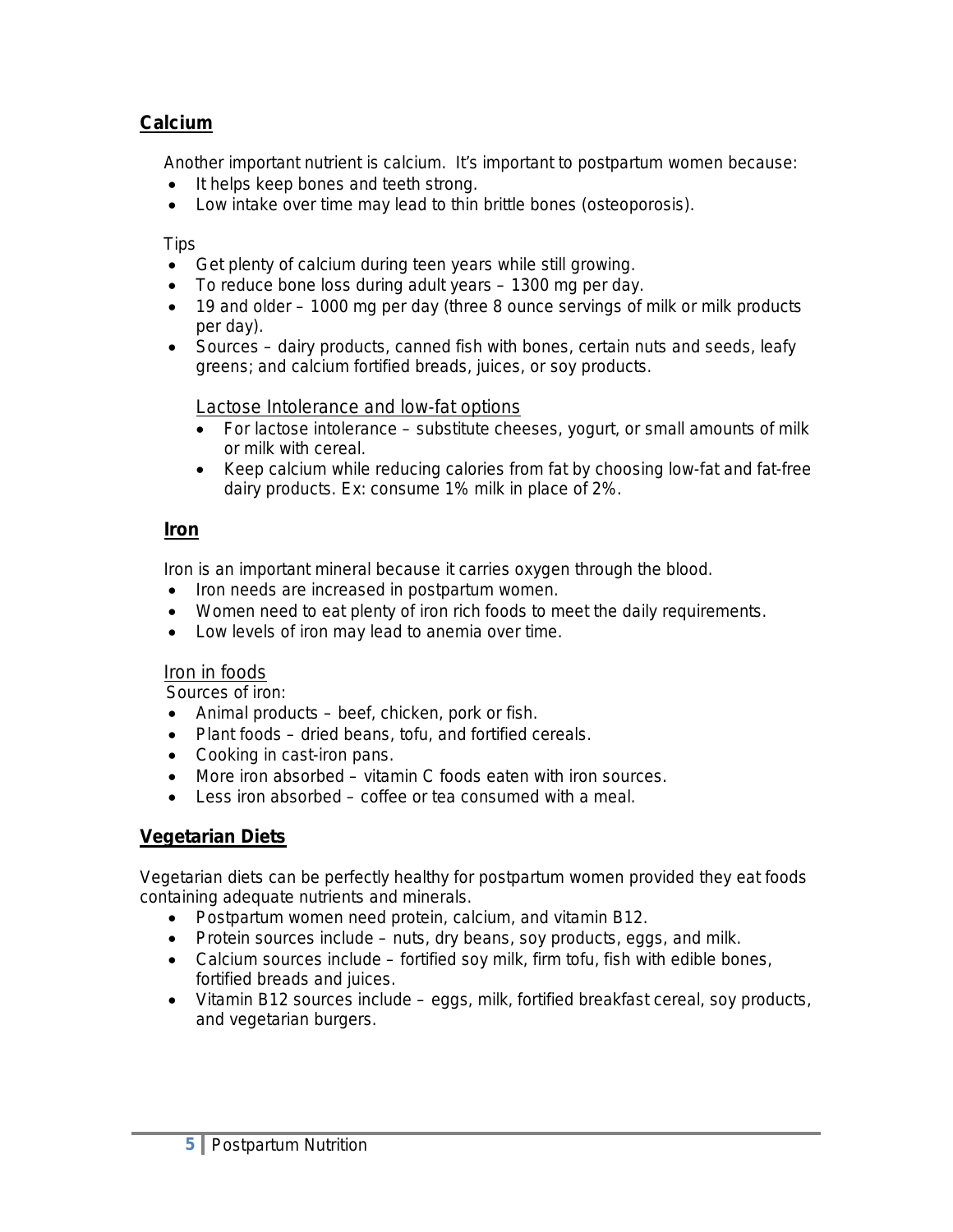### **Fluids**

Fluids are especially important for new moms. Drinking plenty of water helps carry nutrients throughout the body and helps flush toxins out of their system. In addition, drinking plenty of fluids helps:

- Get a woman's body back to pre-pregnancy state more quickly.
- Eliminate constipation.
- Reduce edema (swelling) after delivery.

#### **Other Postpartum Health Tips**

- Continue to take prenatal vitamins following delivery.
- Limit fats and added sugars.
- Read Labels as a guide for choosing quick and healthy foods.

### **Teen Nutrition**

With teen pregnancy all the rules change because teens are still growing so they have higher requirements for nutrients. Healthy eating becomes especially important because teen mothers and their babies are competing for the same nutrients during pregnancy.

- Many teens do not meet nutrient recommendations.
- Many teens have a poor body image.
- Teen often get poor diet advice.
- Postpartum teens at higher nutritional risk, but many want to improve health.

### **Weight Issues**

A primary concern for many postpartum women is losing weight following delivery. Some women experience the following weight issues:

- Many return to 2 to 4 lbs of pre-pregnancy weight.
- Not all lose weight 15 to 20% keep 11 lbs or more.
- Overweight or obese before pregnancy keep more postpartum weight.
- Several pregnancies contribute to significant weight gain over time.

### **Risks for Overweight and Obese Women**

- Long term health risks diabetes, hypertension, heart disease.
- Increased complications during pregnancy early delivery, gestational diabetes, gestational hypertension, delivery by cesarean section.
- Experience more infertility.

### **Risks for Underweight Women**

- Increased risk for osteoporosis.
- Menstrual irregularity.
- Infertility.
- Higher risk delivering infant with restricted growth.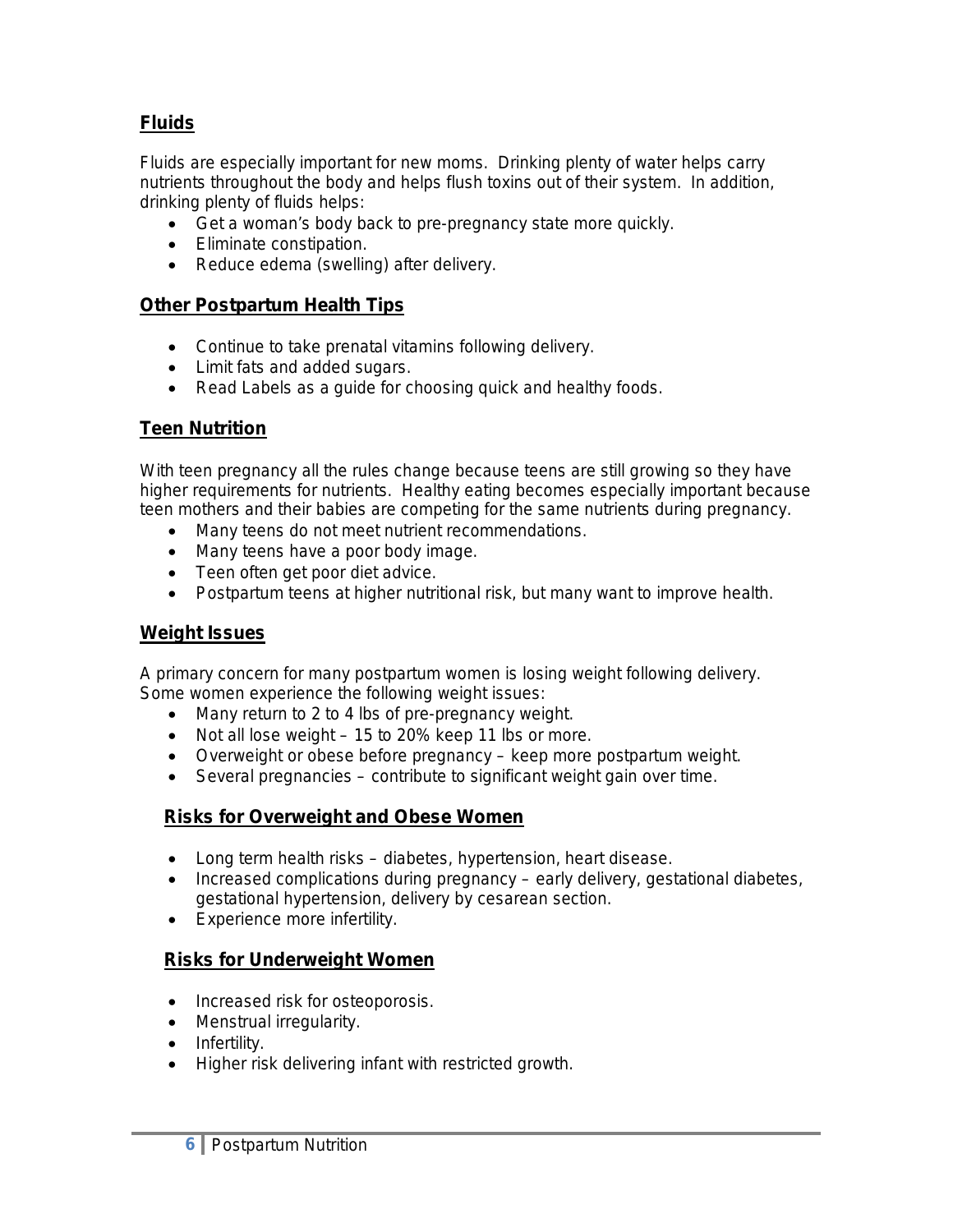#### **Average Weight Loss**

 While there's no exact science for weight loss, after delivery there's a standard that applies to most new mothers.

- Following delivery baby, placenta, amniotic fluid, blood loss accounts for about 10 to 13 lbs.
- First 6 to 8 weeks uterus shrinks 2.5 lbs to 2 ounces, body changes 7 to 11 lbs loss.
- First 3 to 4 months greatest weight loss.
- By 6 months body weight more stable, closer to pre-pregnancy weight.

#### **Weight Loss After Pregnancy**

 It's a common belief that fat gained during pregnancy provides the extra calories a mother needs for breastfeeding. When it comes to losing that extra weight, it comes down to:

- Amount of fat gained during pregnancy.
- Mother's metabolism.
- Health.
- Postpartum diet.
- Breastfeeding.
- Keeping perspective weight loss at a slow, healthy rate.

#### **Summary**

In this lesson we discussed postpartum in terms of nutrition goals, important nutrients, risk factors for overweight, obese or underweight women and average weight loss. Continue on to Module 2 to learn more about postpartum health.

### **Module 2**

#### **Introduction**

This module reviews some of the day to day challenges moms encounter in incorporating healthy eating, physical activity and managing weight as well as some of the medical issues associated with the postpartum period.

#### **Positive Health Behaviors**

It can be especially difficult for mothers with newborns. New mothers may feel physically and emotionally exhausted at times. As postpartum women are still recovering from their pregnancy, they need to ensure they get the proper amount of nutrition and physical activity for full recovery.

### **Healthy Eating**

**7** Postpartum Nutrition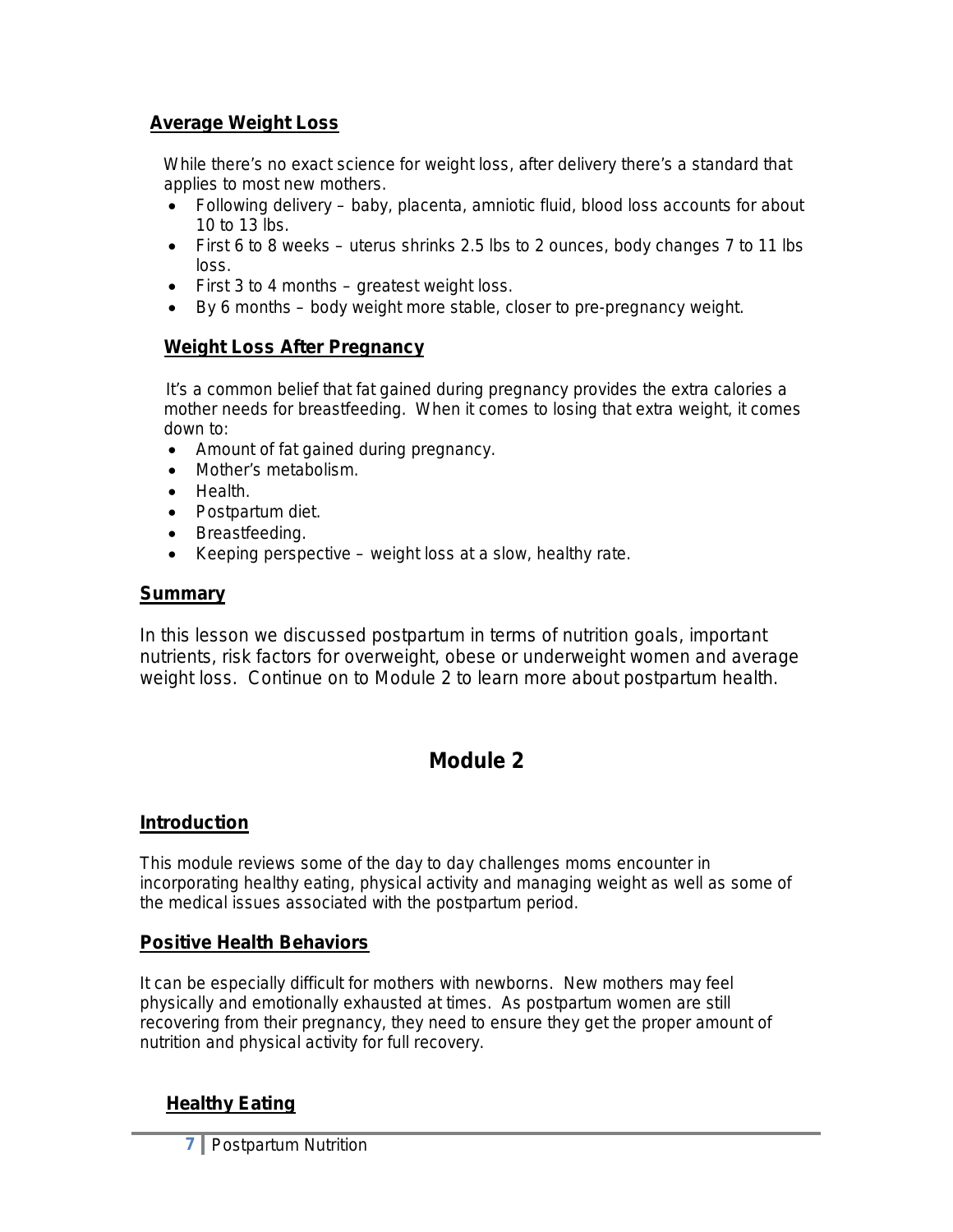Trying to eat balanced and nutritious meals while caring for a newborn can be a challenge.

- New moms often eat on the run.
- They need realistic suggestions about healthy eating.
- Most importantly, keep meal planning simple.

#### **Nutrition Tips for new moms**

- Eat breakfast.
- Focus on healthy snacks and mini meals.
- Homemade meals prepared by family and friends.
- Cook large batches, be creative using leftovers.
- Choose foods lower in fat and calories.
- Reach for fruit and vegetables any chance you get.
- Be smart buying convenience foods read labels for healthier choices.

### **Food Safety**

 Food safety should always be important when preparing meals. Special attention when handling and preparing food is important especially important during the postpartum period as new moms may be more stressed and tired.

Tips include:

- Clean wash hands and surfaces often.
- Separate avoid cross-contamination by using separate cutting boards.
- Cook cook to proper temperature.
- Chill refrigerate promptly.

#### **Physical Activity**

 Physical activity can improve aerobic fitness, flexibility and muscle tone even for women who aren't trying to lose weight. Activity helps improve mood and a new mom's overall outlook on life. Some barriers to physical activity include:

- Bad weather
- Concerns about safety
- Limited time and money
- Lack of transportation and child care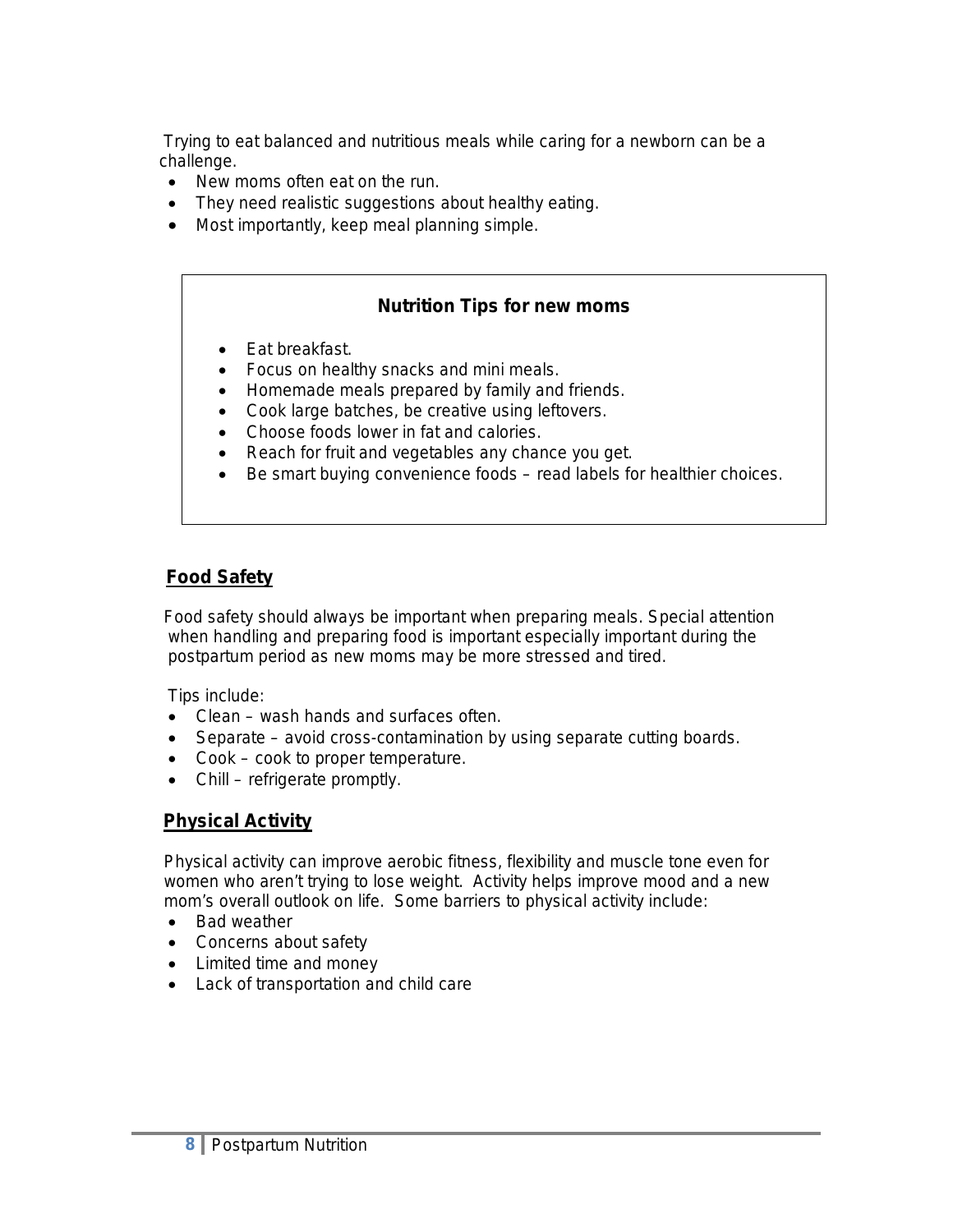### **Tips for getting physical activity**

- Stay in on rainy or overly hot day with exercise video from library.
- Take a brisk walk with the baby stroller.
- Safety concern, walk in mall or with friends.
- Walk more, dance more, play more simply keep moving more as part of an active lifestyle.
- Check with your doctor before starting any exercise program, most women ready 6 weeks postpartum.

### **Managing Weight with a Healthy Attitude**

Postpartum women are often concerned with diet and managing weight. Healthy eating begins with a healthy attitude and healthy behaviors including:

- Don't eat just because it's mealtime or you're in the kitchen.
- Wait until you're actually hungry and stop eating when you're full.
- Recognize stress try to avoid stress eating during the postpartum period.

### **Sleep and Caffeine**

- Lack of sleep common among new mothers.
- Suggest taking small naps while the baby is sleeping.
- Caffeine may affect a mother's mood.
- Breastfeeding mothers may transfer caffeine to infants causing wakefulness, hyperactivity, irritability.
- If you drink 3 or more cups of coffee a day you may want to cut back.

### **Oral Health**

- Take care of your own teeth likely to teach good brushing and flossing to your child.
- Parents should avoid biting or chewing food for their baby, sharing utensils or toothbrushes, putting a pacifier in their own mouth to clean it as the actions may spread germs.

### **Smoking**

- Pregnancy motivates many women to quit.
- Many may start again after the baby is born.
- Health risk for mother.
- Second hand smoke increases risk for Sudden Infant Death Syndrome (SIDS), ear infections, severe respiratory illnesses – bronchitis, pneumonia, asthma.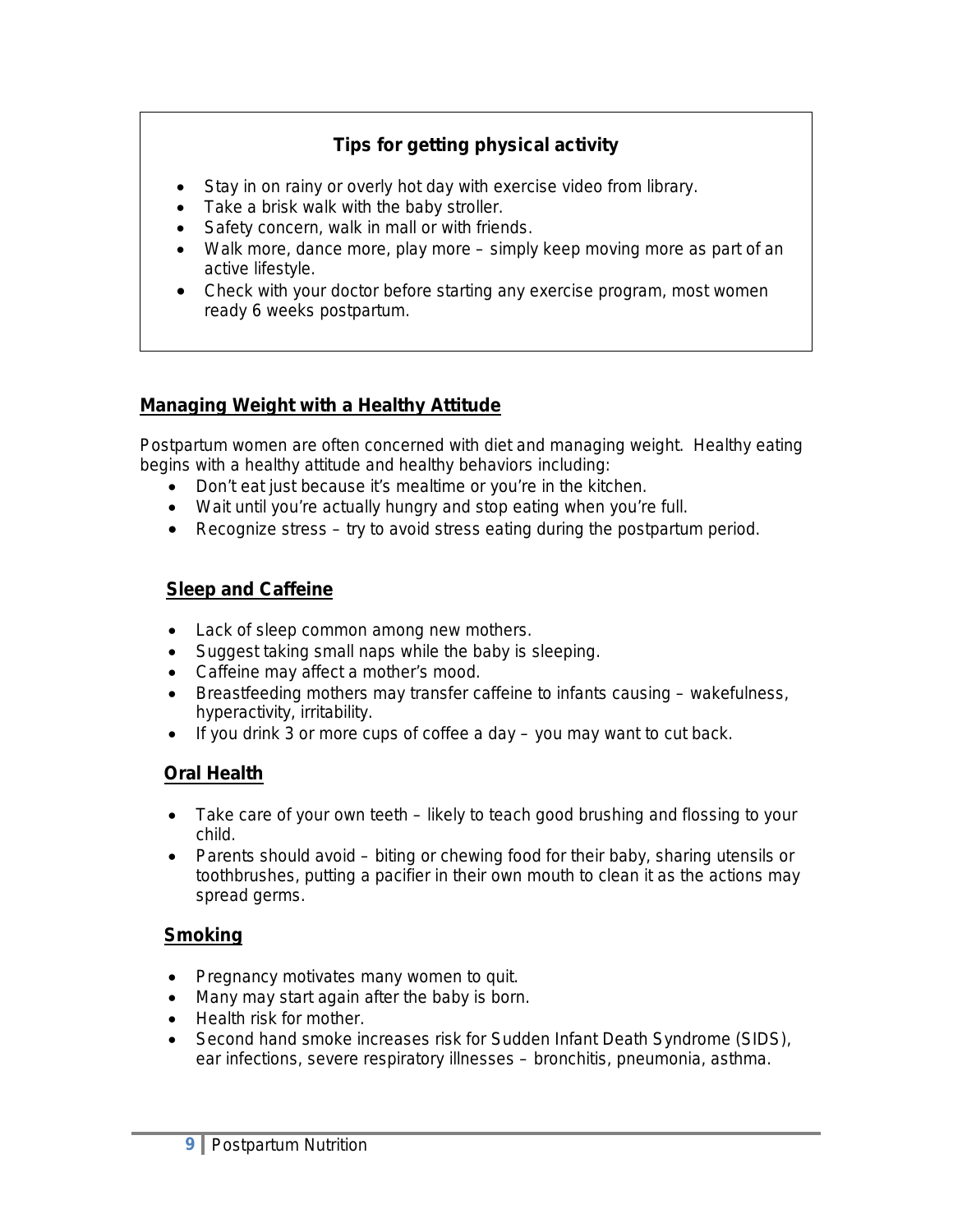Postpartum Women who Resume Smoking

- Many women stop breastfeeding as they're concerned about quality of breast milk (breastfeeding is still recommended).
- Women should cut back and always smoke outside or away from baby.
- Should smoke after breast feeding to reduce amount of nicotine in breast milk.
- Breast feeding still recommended if mother smoking 2 packs or less per day
- For additional information https://www.quitnow.net/oregon/

### **Alcohol**

- Women who have stopped drinking often go back to previous patterns after having their baby.
- Alcohol adds extra calories.
- Can limit a mother's ability to care for her infant.
- Can impair person's ability to drive.
- Passes into breast milk high levels can cause problems, weak suck, irritability, excessive drowsiness, weakness and decreased linear growth.

### **Drugs**

- Illegal or prescription drugs can affect judgment and actions; may put self and family in danger.
- Some quit during pregnancy then return to habit after giving birth.
- Illicit drugs pass into breast milk drug users should never breastfeed.
- Non-judgmental atmosphere helps offer referrals to agencies, rehabilitation programs for help.

### **Medical Issues**

Besides facing the emotional challenges of being a new mother, postpartum women may experience other health issues. Recognizing symptoms early is important.

### **Gestational Diabetes Mellitus (GDM)**

- Develops during pregnancy.
- Most women are tested between 24 and 28 weeks gestation.
- Usually goes away after the baby is born.
- More likely to have GDM in future pregnancies.
- Higher risk of developing type 2 diabetes later 20 to 50%.

### **Postpartum Depression**

- Feelings of anxiety, depression after delivery.
- Can affect appetite, food intake and overall health.
- Reactions range mild anxieties (postpartum blues) to severe depression (postpartum depression, postpartum psychosis).
- WIC staff not qualified to diagnose depression should refer to health care provider.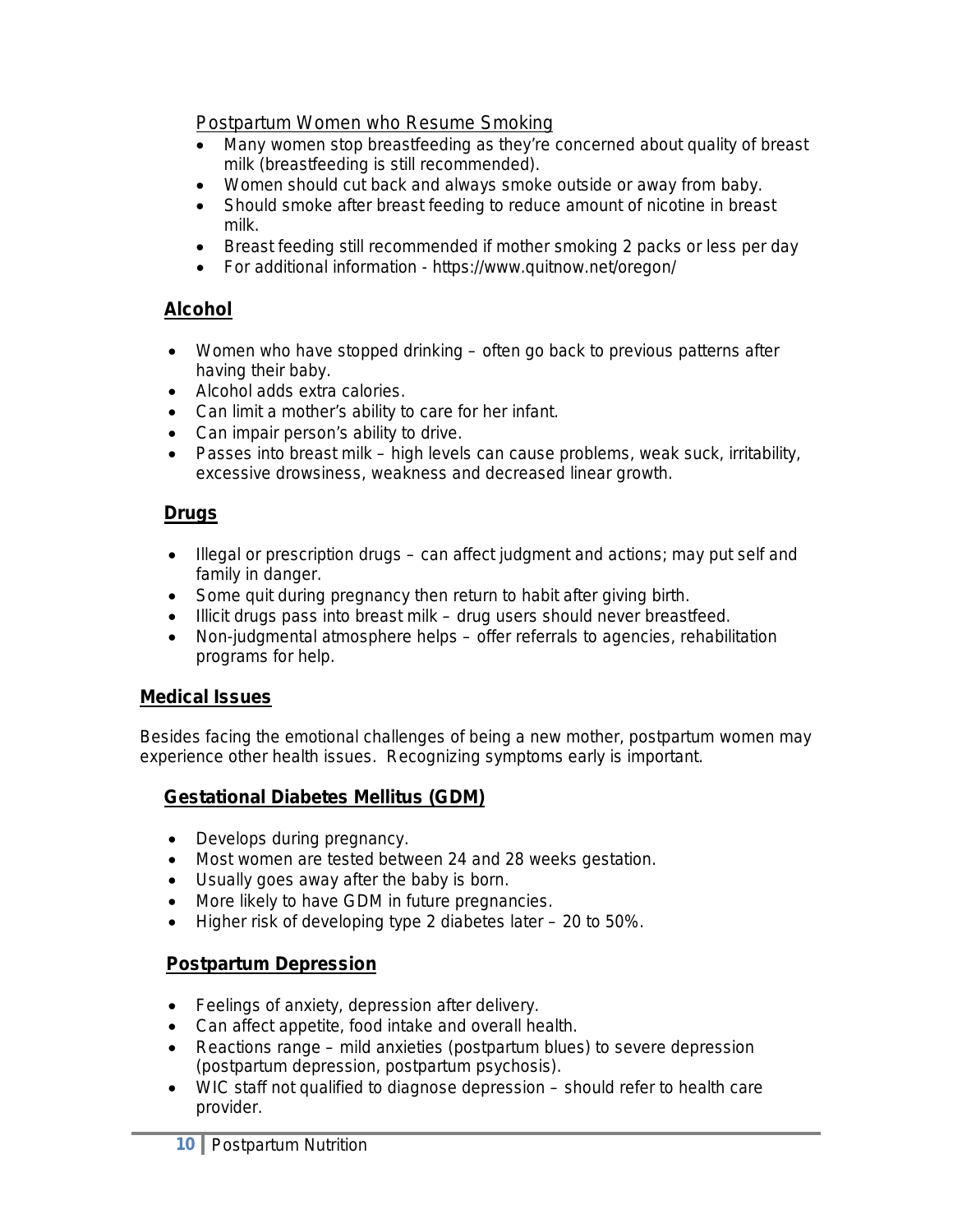Postpartum Blues (Baby Blues)

- 50-75% of postpartum women experience the "Baby Blues".
- Temporary usually appears in 3 to 4 days after delivery.
- Usually goes away in several days to several weeks.
- Very common, but women need adequate support so blues don't lead to more serious depression.

### **Symptoms**

- Mood swings.
- Crying easily and for no reason.
- Irritability.
- Restlessness.
- Difficulty sleeping.
- Difficulty eating.
- Uncertainty about caring for a new baby.

#### Postpartum Depression (non-psychotic)

- Form of depression more severe than baby blues.
- Symptoms don't go away in few weeks.

### Postpartum Psychosis

• Rare form of postpartum depression, far more serious.

### **Treatment**

- Left untreated, both types can have long term consequences.
- Symptoms (both mild and severe) can be treated by professional help and support.

### **Difficult Outcomes of Pregnancy and Birth**

 Many women spend nine months dreaming about the perfect delivery and their healthy baby, but unfortunately that's not always the case. Some difficult outcomes of pregnancy and birth may occur.

- Miscarriage a spontaneous loss of fetus that occurs prior to 20 weeks gestation.
- Fetal death (stillbirth) the death of the fetus after 20 weeks gestation.
- Neonatal death the death of an infant within the first 28 days after birth.
- Sudden Infant Death Syndrome (SIDS) the sudden, unexplained death of an infant under 1 year of age.
- SIDS declined dramatically since 1992 American Academy of Pediatrics recommends breastfeeding and healthy infants sleep on their backs. No smoking around infants and avoid soft bedding products.

### **Infant Loss**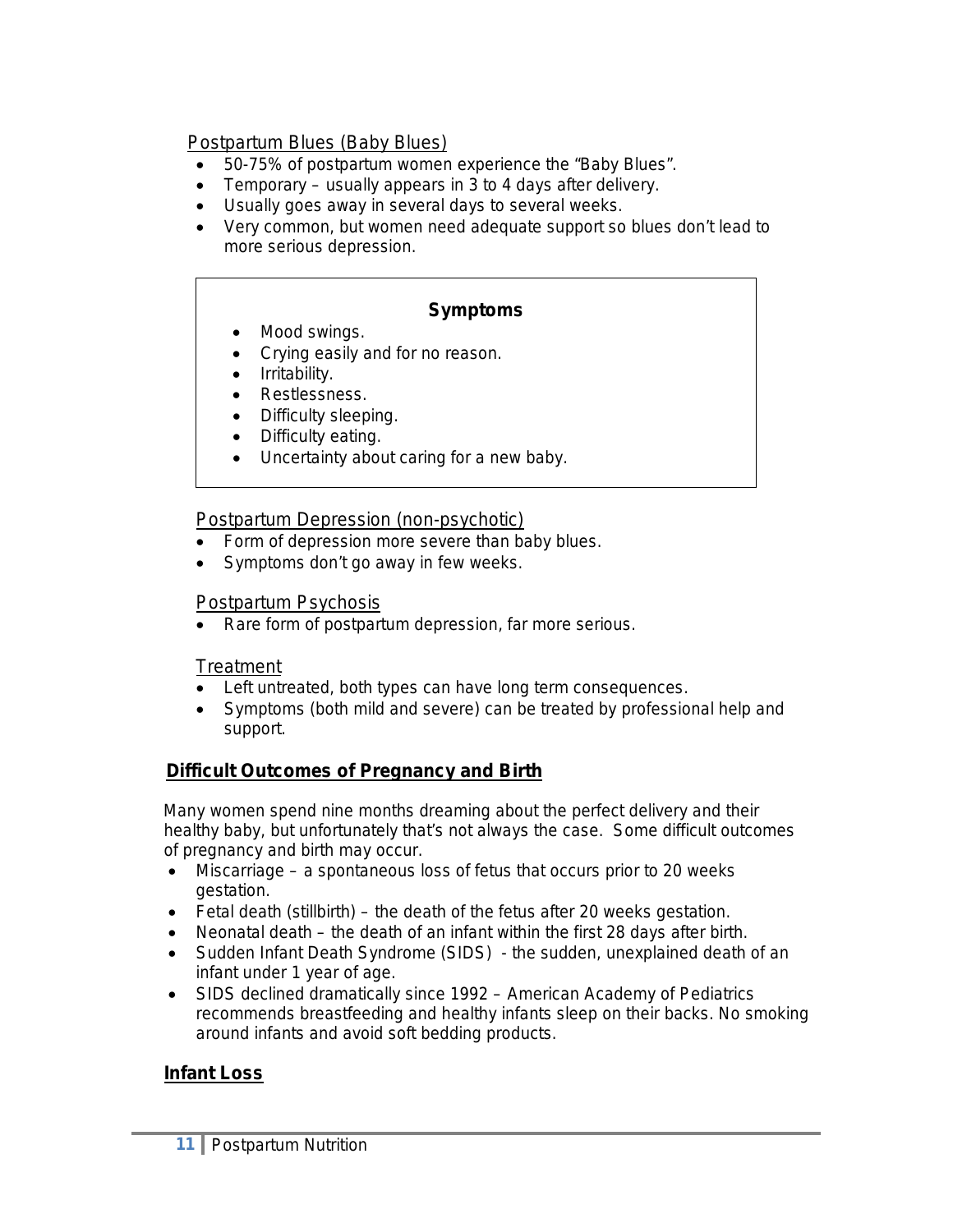Women who have experienced loss need plenty of extra support and understanding as they work through the grieving process.

- Higher risk for postpartum depression.
- Breastfeeding women need to avoid engorgement with sudden weaning.
- Sometimes listening is the best medicine don't compare stories to your own, focus on her and her grief.
- WIC staff should recommend support groups.

### **C-section and Medical Delivery**

 Some women experience depression following a C-section and they've lost their dream of the perfect birth. There are also some complications following a C-section for women who plan to breastfeed. Problems breastfeeding may include:

- Baby may not be able to start nursing right away because he/she received a bottle in NICU.
- Mother may have trouble holding the baby with her incision.
- Drugs from C-section stay in baby longer due to immature system.
- Babies early weight loss.
- Jaundice in the baby indicated feeding problems.

#### Recovery for new mothers following a C-section

• Additional protein, vitamin C, iron, fluids needed because of surgery and blood loss.

### **Teen Pregnancy**

Teen pregnancy offers it's challenges. Fortunately there are so many organizations and schools now that offer support and education to help teen mothers. It's important to do your very best to make expectant teenagers feel comfortable and at ease with their situation. WIC counselors should:

- Greet and call teens by name.
- Create an attitude of acceptance.
- Counsel teen individually.
- Offer choices when possible.
- Allow the teen to offer her own ideas and suggestions.
- Ask about support.
- If depressed, refer her to a health care provider.
- Focus on a few positive changes.

### **Family Planning**

Discussing future family planning is an important part of WIC counseling for new mothers. Counselors make new mothers aware:

- Fertility returns quicker for women who are not breastfeeding.
- Avoiding pregnancy right away helps postpartum body restore itself.
- Spacing pregnancies 1 year apart allows women to replenish nutrients, decreases risk of low birth weight, and increases opportunity to reach healthy weight before conception.
- Contraception methods women should talk to a health care provider.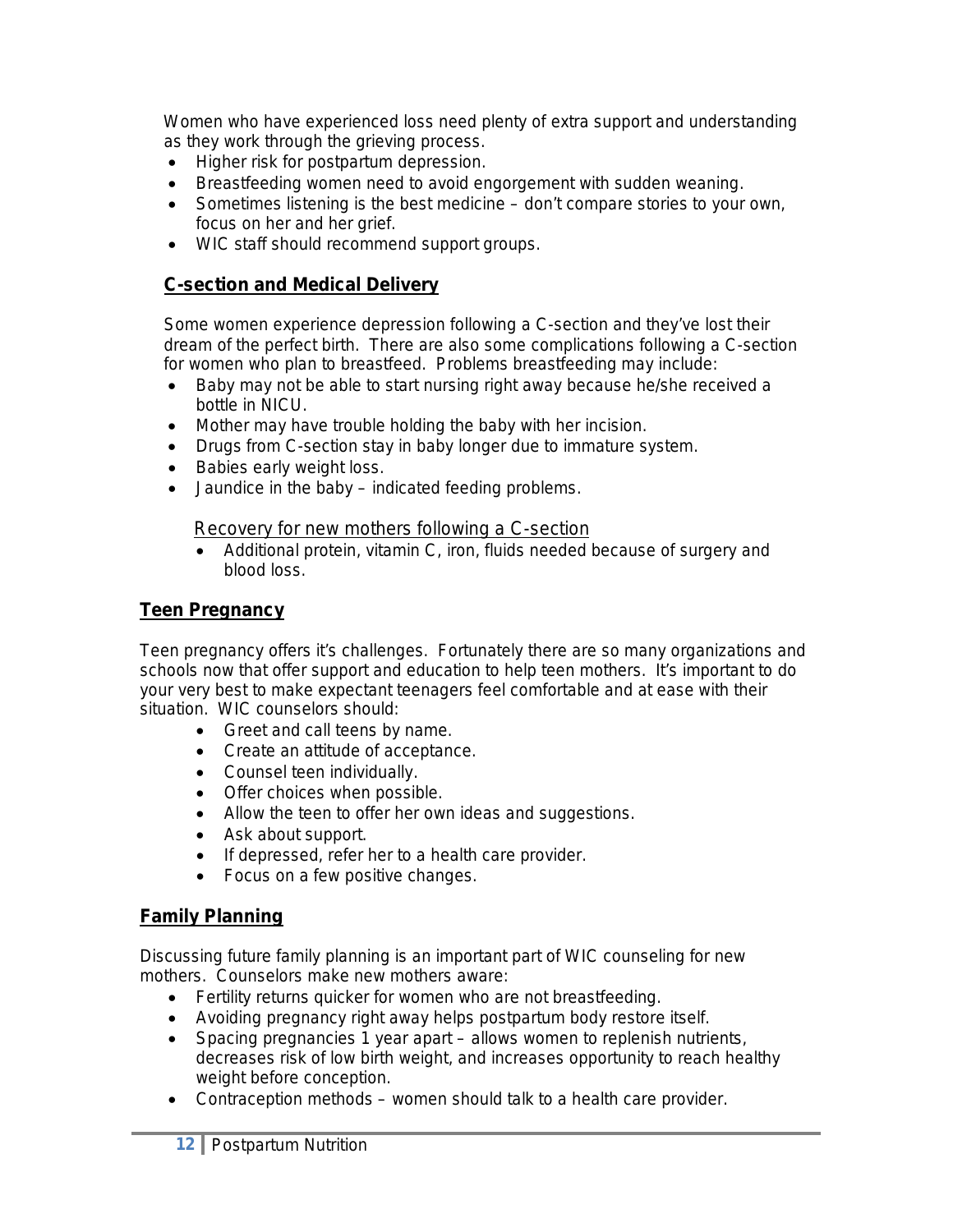### **Tips for bringing up family planning**

- "Your baby is very cute; do you plan to have more?"
- "Being a new parent can be a wonderful experience, but it's a lot of work and can be stressful too. How long do you think it'll be before you're ready to get pregnant again?"
- "Have you and your husband talked about having more babies?"

### **Postpartum Physical Changes**

After giving birth, a woman's body goes through a number of physical changes. It's important to make postpartum women aware of normal changes and what to expect in the weeks following delivery.

- Afterbirth pains (uterine contractions) common as the uterus shrinks.
- Episiotomy or tearing occurs during delivery and may cause pain.
- Cesarean birth must care for incision, may be discomfort at site, avoid heavy lifting and change how to hold the baby.
- Breast swelling.
- Vaginal discharge occurs 2 to 6 weeks after delivery.
- Hemorrhoids result of pregnancy or delivery.
- Constipation after delivery.
- Headaches, shoulder pain, back pain and fatigue
- Stretch marks and varicose veins.
- Loss of large amount of hair a few weeks after delivery.

### **Caring for a Newborn**

Caring for a newborn creates a whole new world – from spit-up to changing diapers to sleep deprivation. New mothers need to not be too hard on themselves as even experienced mothers struggle through all the same challenges every day. It's even more challenging for women with:

- Twins or triplets.
- Low birth weight infants.
- Fussy infants.
- Special need infants.

### **Summary**

This module reviewed healthy eating, physical activity, managing weight, and medical issues, difficult outcomes of pregnancy and birth, family planning, and postpartum life changes. A woman must be fully aware of postpartum changes to her body along with the proper nutrition needed for a full recovery. This time can be extremely challenging and also extremely rewarding as a new mother and her baby change and grow together.